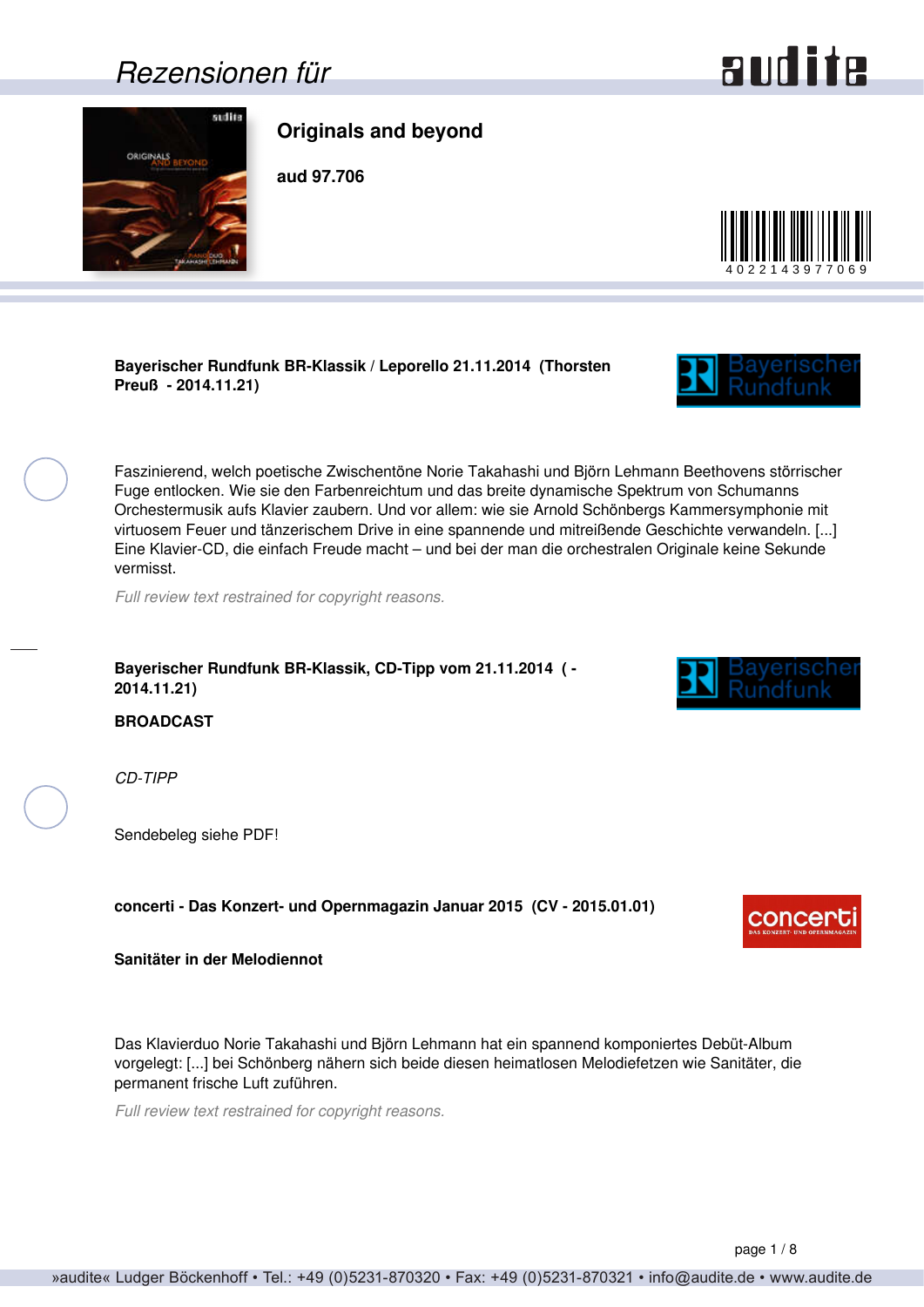<span id="page-1-0"></span>**Crescendo Magazine Le 3 janvier 2015 (Jean-Marie André - 2015.01.03)**

**Originals and beyond ? Vrai ou faux ?**

En conclusions, ce sont de nouvelles œuvres qui nous sont ainsi révélées ! Beaux moments de piano ! *Full review text restrained for copyright reasons.*

**Der neue Merker 21. Juli 2015 (Dr. Ingobert Waltenberger - 2015.07.21)**

Das Duo Takahashi/Lehmann liefert hier interpretatorisch seine stärkste Leistung und differenziert dynamisch höchstmöglich bei sehr direktem Anschlag. [...] Insgesamt sind beide CDs absolut empfehlenswert. Sie liefern neue Erkenntnisse zu scheinbar Altbekanntem, aber auch spannende musikhistorische Querbezüge.

*Full review text restrained for copyright reasons.*

#### **[ensuite Kulturmagazin](http://www.ensuite.ch/) Dezember 2016 (Francois Lilienfeld - 2016.12.01)**

#### **Die «Zweite» Schumann: Klaviere oder Orchester?**

Ich zögere nicht, diese Aufnahme als eine der wichtigsten Neuerscheinungen der letzten Jahre zu bezeichnen.

*Full review text restrained for copyright reasons.*

#### **[Fanfare](http://www.fanfaremag.com/) 11.08.2015 (Huntley Dent - 2015.08.11)**

Two of the works on this album from the adventurous duet pianists Norie Takahashi and Björn Lehmann are intellectually daunting. Following Beethoven's three complexes of dense fugal writing in the Grosse Fuge is beyond me without some analysis and preferably a score; the same is true of Schoenberg's Chamber Symphony No. 1, where each of the 15 instruments is a soloist, with little or no overlap of parts. The labored program notes are a trial to read, but they make a sound point: Both the Beethoven and the Schoenberg contain very few passages, or even notes, inserted for harmonic reasons. Instead, every note is thematic, serving some structural purpose. As such, both scores are miracles of dense, precise organization (although Schoenberg took pains to say that he didn't work this out intellectually but via his subconscious).

With that in mind, is it helpful or a drawback to reduce these thorny works to the monotone of a single piano









CrescendO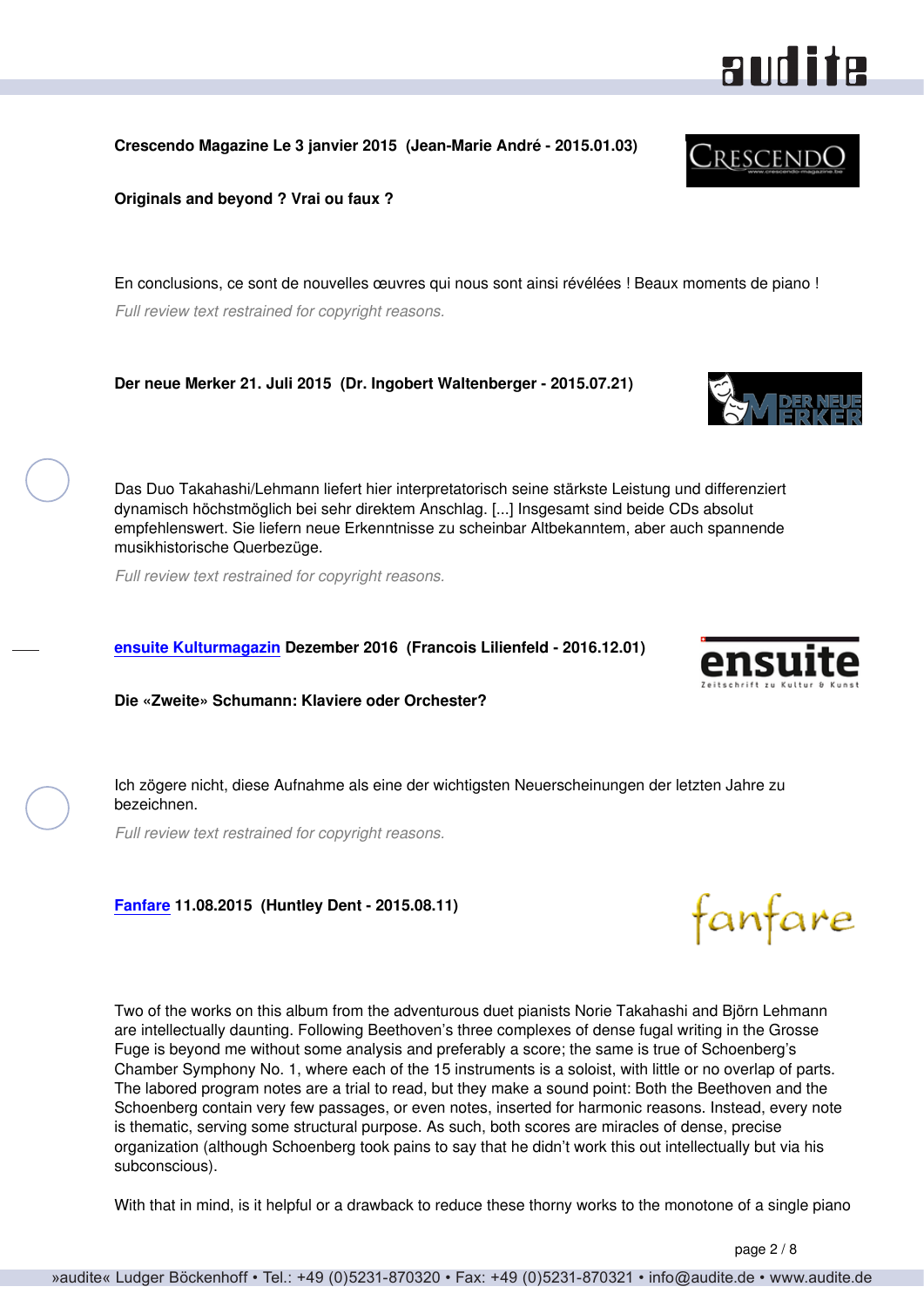### audite

<span id="page-2-0"></span>played by four hands? My own response is to split the difference. We lose the color of the original instruments—quite a major loss in the Chamber Symphony, where the disposition of notes among eight woodwinds, two horns, and five strings allows Schoenberg to provide signposts according to instrumental timbre. On the other hand, in the piano reduction he reduces a wealth of intersecting lines to fewer strands, rather like untangling a ball of yarn. In the Beethoven, a string quartet delivers a fairly homogenous sound, not so far removed from a keyboard, so the main loss comes from the piano's inability to do what strings can do. It can't draw a true legato, for example—not particularly a problem when the Grosse Fuge has such minimal legato writing once the short introduction is over. In both cases, the listener certainly appreciates the added clarity, and Takahashi and Lehmann excel in following each other and rendering a unified interpretation. The two performers met as music students in Berlin and continue to pursue busy solo careers.

The easy piece here is of course the Schumann Second Symphony, which one might expect to sound more pianistic because of the composer's fame as a keyboard writer. There's also the rather outworn complaint that Schumann wrote his symphonies for the piano in the first place, later dressing them up with clumsy orchestration, so a two-hand or four-hand reduction simply brings them back to home base. In actuality, his four-hand transcription seems totally straightforward and unexceptional to my ears. The scherzo and finale sound unusually well suited to the keyboard, though. Maybe the old complaint had its justification. The present reading is very musical and enjoyable. My only reservation is that Schumann's orchestration is necessary to separate out the cyclical motif that holds Symphony No. 2 together, and from its first clarion statement in the brass, a piano is no substitute.

The title of this release is somewhat misleading: Originals and Beyond: Original transcriptions for piano duo. These aren't original transcriptions in the sense of newly made; all three works were arranged by their respective composers. Nor was there much of an original intent behind them. For rehearsal purposes and to disseminate new music before the age of the gramophone, it was normal practice to produce piano reductions for two hands, four hands, and two pianos. This use has been outmoded by recordings, albeit piano scores are still common for study and for singers' rehearsals in opera before the orchestra appears. Ultimately, the audience for this disc might be confined largely to listeners with an analytical approach to two difficult scores. The recorded sound, as heard through conventional two-channel stereo, is excellent. Slimline cardboard packaging; notes in German and English.

#### **Fono Forum Februar 2015 (Frank Siebert - 2015.02.01)**



**Empfehlung des Monats**

#### *Intensiv*

Das Klavierduo Takahashi / Lehmann überzeugt auf dieser CD nicht nur mit seinem Spiel, sondern überrascht mit einem sehr anspruchsvollen Programm, das Transkriptionen bietet, welche die Komponisten selbst von ihren Werken angefertigt haben. Das Duo verzichtet hier auf jegliche salonhafte Musik und meidet auch die ausgetrampelten Pfade, die man mit Schuberts f-Moll-Fantasie oder Brahms "Ungarischen Tänzen" so gern zu beschreiten pflegt. Es scheint fast, dass die Interpreten sich bewusst vom herkömmlichen Repertoire abgewendet haben, um dem Duo-Musizieren eine intellektuelle Strenge und musikalische Würde zu geben.

Die ausgewählten Werke jedenfalls sind zentrale Epochenmusik: Beethovens "Große Fuge" op. 134 ist nicht nur ein komplexes Opus aus des Komponisten Spätwerk, sondern beschwört den polyphonen Geist Bachs herauf, Schumanns zweite Sinfonie verweist in ihrer romantischen Hochblüte wiederum auf Beethoven, und Schönbergs Kammersinfonie op. 9 bezieht sich gleichermaßen auf die von Beethoven und Schumann geschaffenen Kompositionsprinzipien und öffnet den Weg in die Moderne.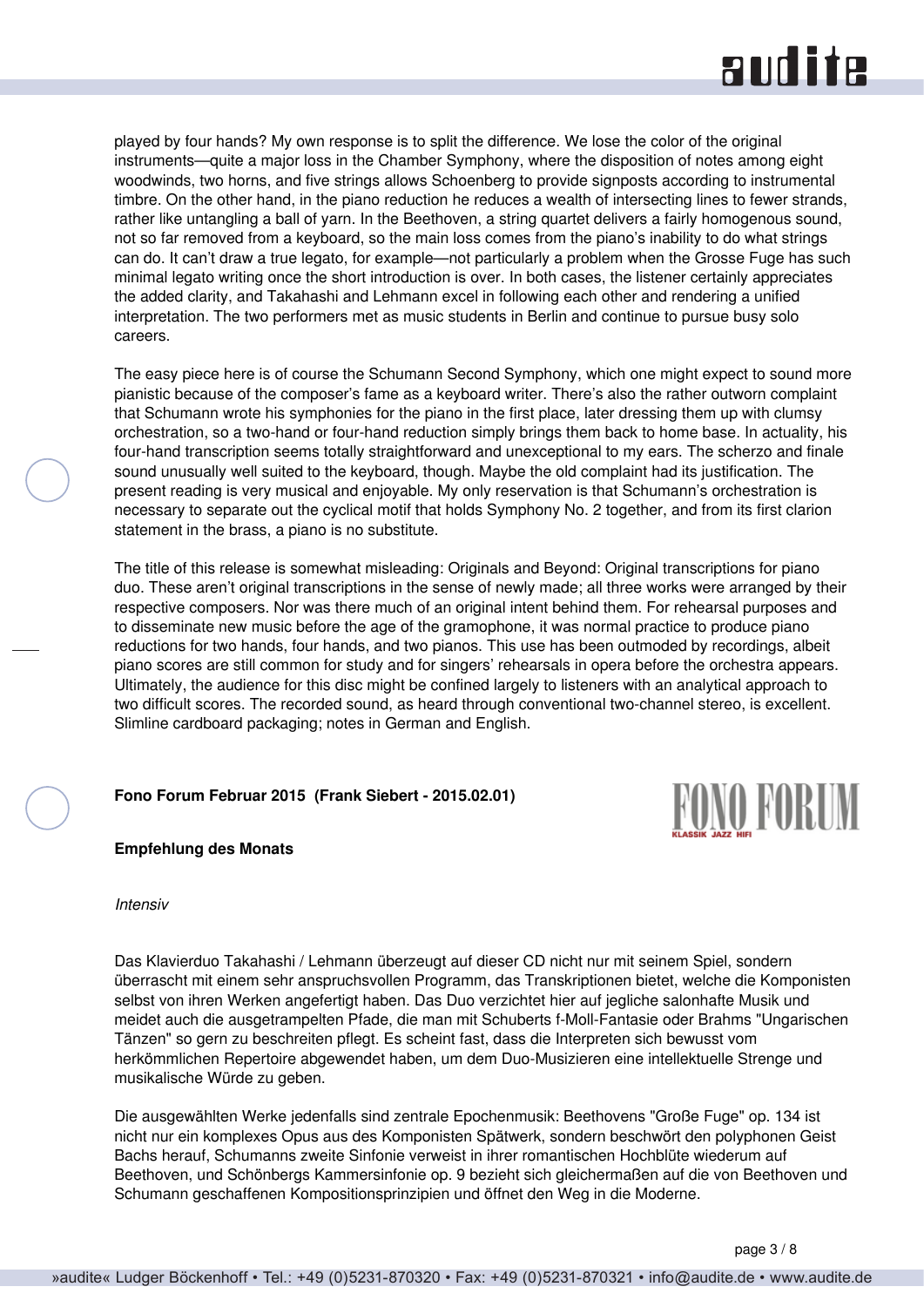

<span id="page-3-0"></span>Diese Dichte und gegenseitige Bezugnahme in der Programmauswahl korrespondiert eindringlich mit dem hervorragend aufeinander abgestimmten Spiel des 2009 gegründeten Duos. Norie Takahashi und Björn Lehmann, beide Schüler von Klaus Hellwig in Berlin, durchdringen die unterschiedlichen Sphären mit geistiger wie manueller Intensität, und es gelingt ihnen, den jeweiligen Werkcharakter von Beethovens Sprödigkeit über Schumanns Enthusiasmus bis Schönbergs experimenteller Wucht unter dem Mikroskop der Klavierfassungen klar hervortreten zu lassen.

**Intoxicate #119 2015 December ( - 2015.12.01)**

Japanische Rezension siehe PDF!

**Lippische Landeszeitung LLZ Online 22.05.2015 (Barbara Luetgebrune - 2015.05.22)**

**Musik-Tipp: Jenseits des Originals**

Auf dem Album "Originals and Beyond" spielen Takahashi und Lehmann Beethovens Große Fuge B-Dur, Schumanns Sinfonie Nr. 2 und Schönbergs Kammersinfonie Nr. 1 - Werke, die ihre Schöpfer selbst für Klavier-Duo arrangiert haben. Ein höchst spannungsvolles Programm, das die Musiker in perfekter Balance aus Passion und intellektueller Durchleuchtung intonieren.

*Full review text restrained for copyright reasons.*

**Piano News März / April 2015 (Marco Frei - 2015.04.01)**

[...] die Fassungen für Klavierduo gewähren mehr noch unerhörte Einblicke in die Partituren. [...] das gleichermaßen vergeistigte wie empathische Spiel des Duos bringt die kühnste Abstraktion zum Glühen. Nichts klingt hier trocken und sperrig, sondern ist vom Feuer der Inspiration erfüllt [...] Ein starkes CD-Debüt, Fortsetzung erwünscht

*Full review text restrained for copyright reasons.*





ioxicate

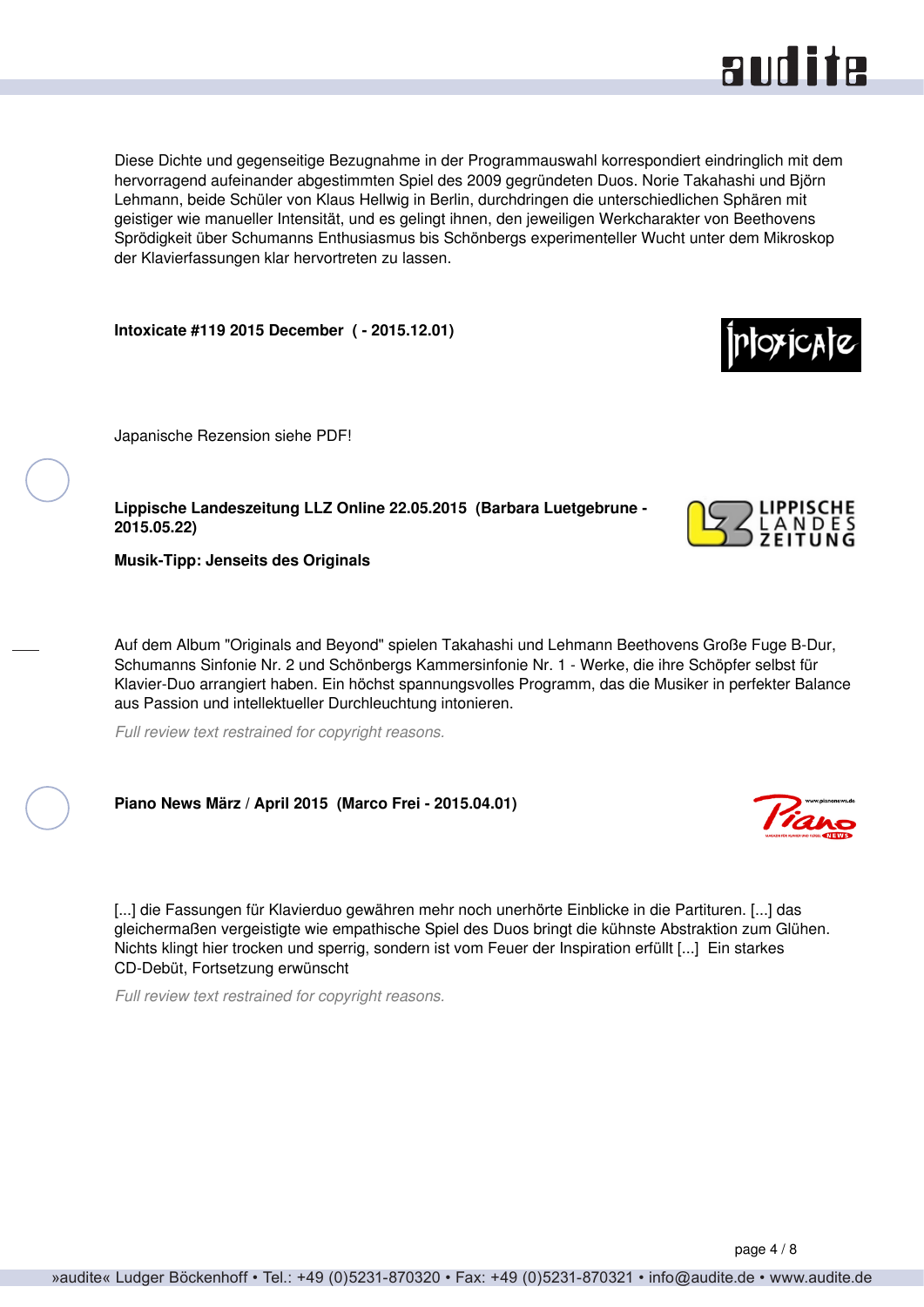#### <span id="page-4-0"></span>**Stereo März 2015 (Frank Siebert - 2015.03.01)**

Norie Takahashi und Björn Lehmann [...] durchdringen die unterschiedlichen Sphären mit geistiger wie manueller Intensität, und es gelingt ihnen, den jeweiligen Werkcharakter von Beethovens Sprödigkeit über Schumanns Enthusiasmus bis Schönbergs experimenteller Wucht unter dem Mikroskop der Klavierfassungen klar hervortreten zu lassen.

*Full review text restrained for copyright reasons.*

**The Guardian 2015/feb/08 (Fiona Maddocks - 2015.02.08)**

**Originals and Beyond CD review – revelatory original transcriptions for piano duo**

The revelation is Beethoven's Grosse Fuge, intended as the final movement of his quartet Op 130. Percussive, dissonant, revolutionary and deftly played by this duo, it could have been written last week.

*Full review text restrained for copyright reasons.*

**[The Herald Scotland](http://www.heraldscotland.com) Saturday 10 January 2015 (Michael Tumelty - 2015.01.10)**

**The honourable art of the piano transcription**

I've long since given up active missionary work on trying to persuade people to open their ears and give it a go; but I would certainly point to one new album being released on Monday, and which will be reviewed tomorrow in the Sunday Herald music section. It's on the German Audite label, features the Berlin-based Takahashi/Lehmann Piano Duo, and is a firecracker of a selection, by and large astoundingly played, with two real warhorse transcriptions in Schoenberg's Chamber Symphony and Beethoven's Great Fugue, and a magical duo performance of a piano duet transcription of Schumann's Second Symphony which I didn't know existed. It's a stunner. All three transcriptions were made by the composers themselves; and that's as authentic as it gets.

*Full review text restrained for copyright reasons.*





heraldscotland

### **STEREOD**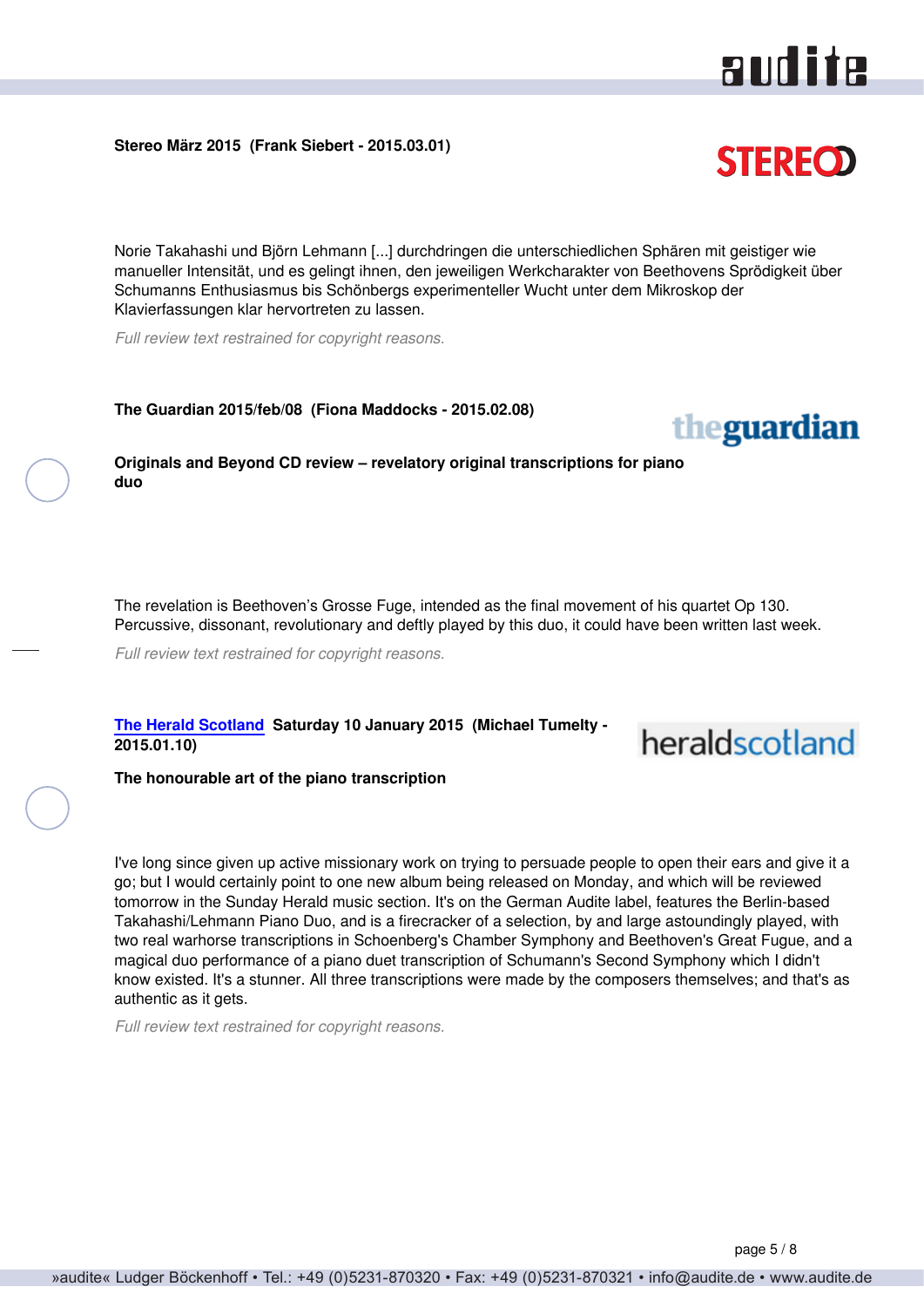#### Nachteil (ganz nach persönlichem Geschmack) lässt sich verbuchen, dass Takahashi und Lehmann einen sehr wiedererkennbaren Sound haben und dieser "Interpretenklang" über den "Komponistenklang" zu

WDR

dominieren scheint.

**Schumann**

*Musikarchitekten am Werk*

Der Klavierklang der Aufnahme ist derweil schlichtweg optimal: [...] Ich kann mir kaum schöner klingende Klavieraufnahmen vorstellen. Der Sound der Aufnahme überzeugt mich total.

Norie Takahashi und Björn Lehmann bieten auf dieser CD rundum solide Darbietungen der Stücke. Sie überzeugen durch eine überragend gute Spieltechnik und durch eine ausgeklügelte Rhythmik, [...] die hier zu hörenden Stücke so atemberaubend transparent und glasklar klingen zu lassen. Als Vorteil oder

*Full review text restrained for copyright reasons.*

<span id="page-5-0"></span>**[The Listener - Blog für klassische Musik und mehr](http://www.incoda.de) 12. November 2014 (Rainer Aschemeier - 2014.11.12)**

#### **WDR 3 TonArt 30.12.2014, 15.05 - 17.45 Uhr (Christoph Vratz - 2014.12.30)**

**Originals and Beyond – Klaviertranskriptionen von Beethoven, Schönberg und**

Erneut zeigt sich das Duo Takahashi-Lehmann von seiner besseren, seiner agilen Seite. Mutige Akzente, beißende Harmonien und dennoch eine flüssige Dramaturgie – das zeichnet diese Schönberg-Interpretation aus.

*Full review text restrained for copyright reasons.*

#### **[www.ilcorrieremusicale.it](http://www.ilcorrieremusicale.it) 15 novembre 2015 (Stefano Cascioli - 2015.11.15)**

Il nuovo Sacd dell'Audite contiene proposte tanto insolite quanto affascinanti. Tre grandi capolavori della letteratura austro-tedesca (la Kammersymphonie nr. 1 op. 9 di Schönberg, la Grande Fuga di Beethoven e la Seconda sinfonia di Schumann), eseguiti nelle versioni inconsuete per pianoforte a quattro mani.

*Full review text restrained for copyright reasons.*

## and ite

RLOG FÜR KLASSISCHE WURIK UND MEHR: ... SEIT 2005

 $\ldots$  THE LISTENER :



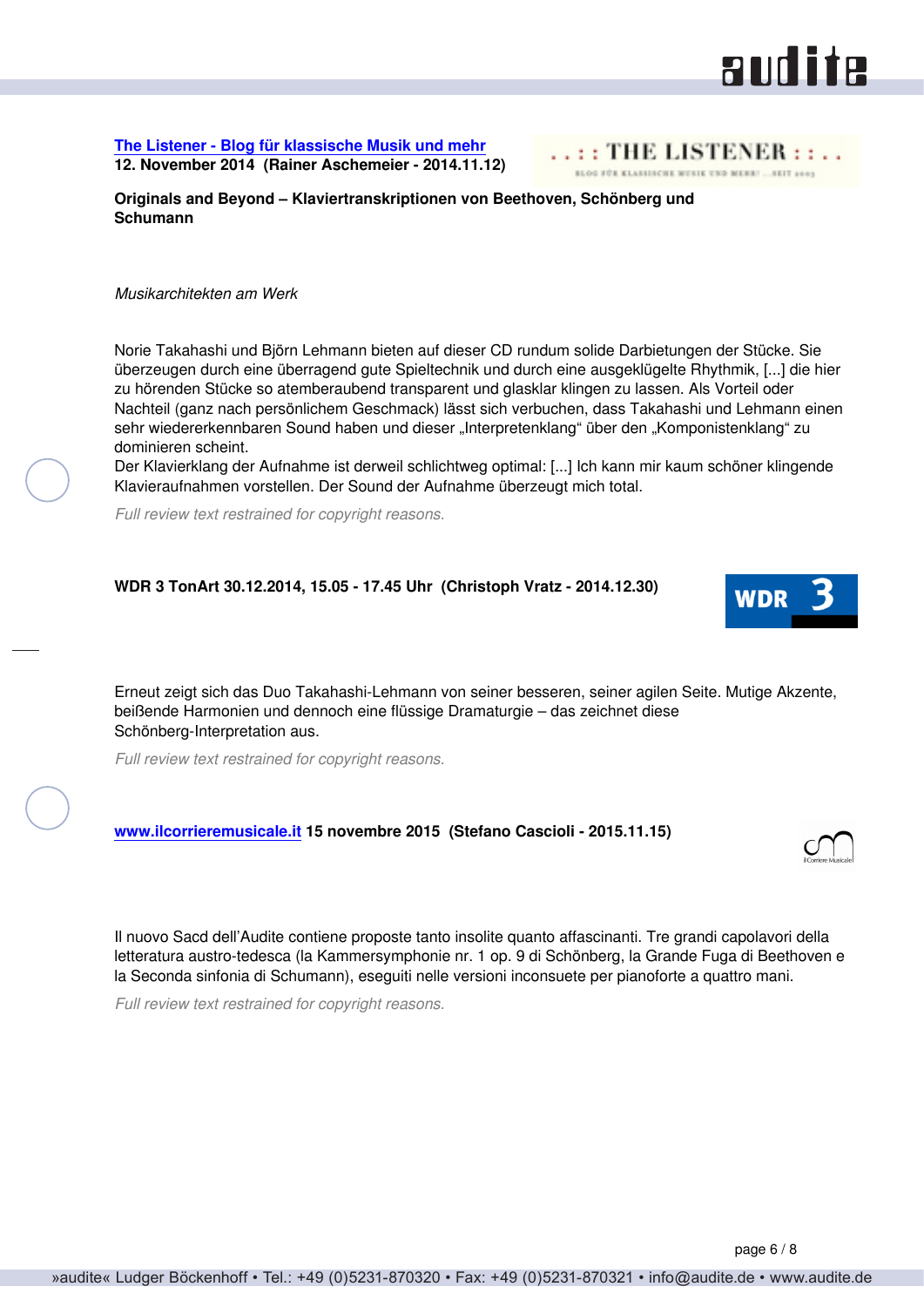### audite

<span id="page-6-0"></span>**[www.pizzicato.lu](http://www.pizzicato.lu) 26/12/2014 (Remy Franck - 2014.12.26)**



#### **Keine Imitationen**

Wer seine Musik verkaufen will, der muss sie so einrichten, dass möglichst viele Menschen Freude daran haben können. Aus diesem Grund haben Komponisten viele ihrer großen Werke für kleinere Besetzung umgeschrieben, bevorzugt für das Klavier. Schönberg hat es mit seiner Kammersymphonie gemacht, Beethoven mit der Großen Fuge und Schumann mit seiner 2. Symphonie – jeweils für Klavier zu vier Händen. Björn Lehmann und Norie Takahashi präsentieren uns demnach Originalwerke, die als Kompositionen für Klavier durchaus eigenständig sind, trotz der bekannteren Vorlage. Den beiden Interpreten gebührt also zunächst das Verdienst, dass sie programmatisch nichts Künstliches schaffen. Dies gilt auch für ihre musikalische Darbietung, die in keiner Phase den Versuch einer klanglichen Kopie der Ausgangspartitur darstellt. Im Gegenteil!

Das Duo Lehmann-Takahashi entflechtet das komplexe Gewebe der Schönberg-Symphonie, verleiht ihr dadurch eine packende Intensität und viel Spannung, gepaart mit wundervoll lyrischen Momenten. Gleiches gilt für die eigentlich starre Struktur von Beethovens Opus 134, das hier mit Leben gefüllt wird und dessen formale Ketten musikalisch gesprengt werden. Robert Schumanns 2. Symphonie könnte bei diesem Duo glatt als große Sonate durchgehen.

The Duo Lehmann Takahashi plays transcriptions of works by Schönberg, Beethoven and Schumann with much intensity and gives the music a new face and character.